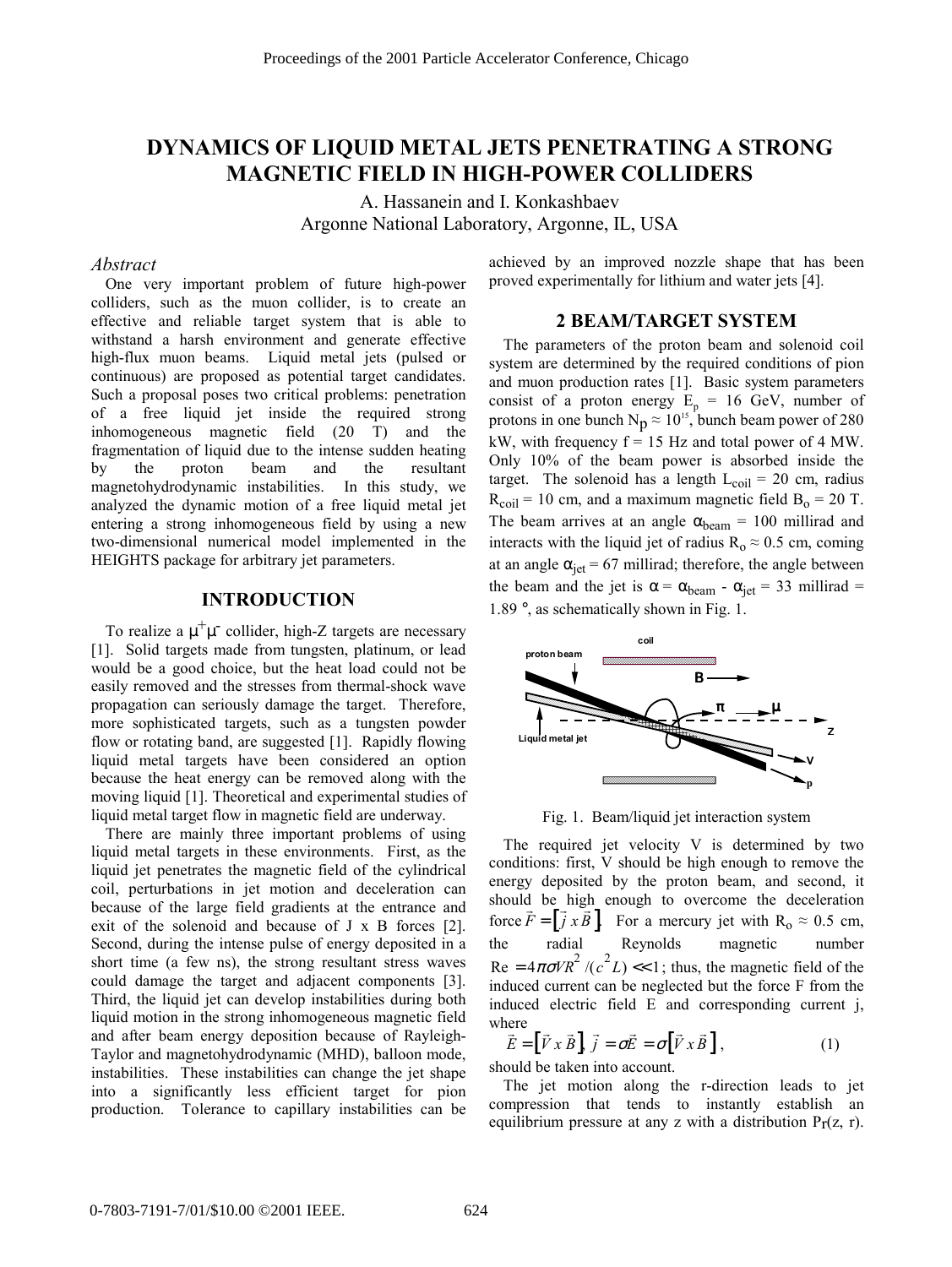This pressure leads to the first deceleration force "θ-pinch effect" $[3]$ ;

$$
F_{rz} = -\nabla \, \underset{z}{P} \, (r, z), \, P_r(r, z) = \int_0^r \rho F_r dr \tag{2}
$$

 $P_T(r,z)$  has a maximum absolute value  $P_{\text{max}}$  at a distance near both the coil entrance and exit, which determine the minimum velocity necessary at the axis to overcome this pressure. For a stationary flow, it is possible to define flow " potential" Ψ as

$$
\Psi = P_r + P_z, \ \ P_z(r, z) - \int_0^z F_z(r, \xi) d\xi \tag{3}
$$

The solution of the Bernoulli equation

$$
\rho V^2 + 2\Psi(z) = \rho V_0^2 \tag{4}
$$

predicts the evolution of the jet velocity streamlines coming at various distances R, from the axis, as shown in Fig. 2. Practically, the velocity loss at boundary streamlines does not depend on initial jet velocity  $V_0$ . For example,  $\Delta V(R_0 = 1 \text{ cm}) = 21.7 \text{ m/s}$ ; therefore, a jet with a velocity of  $\approx$  20 m/s will not pass through a solenoid with  $B_0 = 20$  T.



Fig. 2. Streamline potential  $\Psi(R, z)$ 

## **3 NUMERICAL SIMULATION**

The MHD equations of jet motion are fully solved by using a two-dimensional hybrid Eulerian-Lagrangian numerical scheme implemented in the HEIGHTS package [5-6]. Calculations were made for various values of jet velocity, radius, and magnetic field. Figures 3 and 4 show the axial velocity and streamlines for a mercury jet with initial velocity  $V_0 = 20$  m/s,  $B_0 = 20$  T, and  $R_0 = 0.5$  cm (basic design). Figure 5 shows the dependence of velocity loss ∆V on minimum velocity Vmin, ratio of maximum outgoing radius to incoming radius  $R/R_0$ , and the parameter ∆V/R.



Fig. 3. Axial velocity  $V_z(r, z)$  of streamlines in Lagrangian coordinate



Fig. 4. Jet flow and shape inside solenoid



Fig. 5. Dependence of velocity loss on minimum velocity, ratio ∆R/R, and ∆V/R

#### **4 CONCLUSIONS**

The main problems of liquid metal jets penetrating a strong field are velocity loss and jet radius oscillation. As indicated from analytical estimates that are confirmed by detailed numerical calculations, the magnitudes of the braking forces  $F_r$  and  $F_z$  are determined by the magnetic field near the jet surface.

Decreasing the magnetic field strength leads to decreasing oscillations of the jet radius and velocity loss.